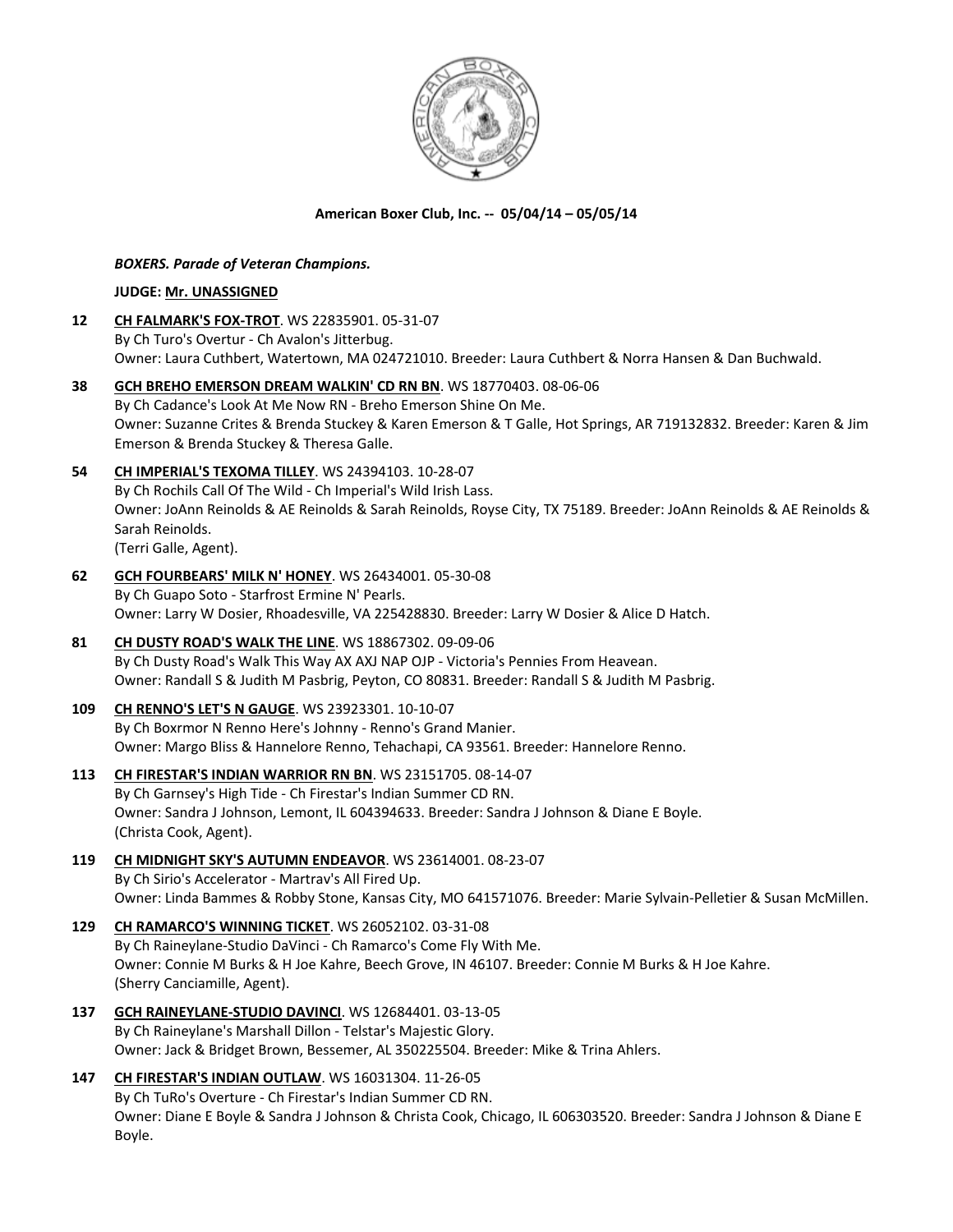- **154 [CH FIRESTAR'S INDIAN RHAPSODY CD RN BN](http://www.infodog.com/files/bdogrsl1.prg;makc=WS%2016031303;mdog=Ch_Firestar_s_Indian_Rhapsody_CD_RN_BN;wins=all)**. WS 16031303. 11-26-05 By Ch Turo's Overture - Ch Firestar's Indian Summer CD RN. Owner: Sandra J Johnson, Lemont, IL 604394633. Breeder: Sandra J Johnson & Diane E Boyle. (Christa Cook, Agent).
- **171 [GCH SPIT N'IMAGE OF FOURBEARS](http://www.infodog.com/files/bdogrsl1.prg;makc=WS%2016050007;mdog=GCH_Spit_N_Image_Of_Fourbears;wins=all)**. WS 16050007. 12-01-05 By Ch Ewo's Reflection Of Breaker - Starfrost Ermine N'Pearls. Owner: Larry W Dosier, Rhoadesville, VA 225428830. Breeder: Larry W Dosier & Alice D Hatch.
- **182 [GCH SPECIAL K'S END OF THE STORY](http://www.infodog.com/files/bdogrsl1.prg;makc=WS%2019293306;mdog=GCH_Special_K_s_End_Of_The_Story;wins=all)**. WS 19293306. 09-12-06 By Ch Nantess Myde High Roller - Special K's Step Aside. Owner: Rhonda D & Patrick P Epley, Shell Rock, IA 506709626. Breeder: Rhonda D Epley & Constance & Randall Thayer. (Amy Bieri, Agent).
- **190 [GCH FOURBEARS' ALL-ABOUT EVE](http://www.infodog.com/files/bdogrsl1.prg;makc=WS%2016050006;mdog=GCH_Fourbears__All-About_Eve;wins=all)**. WS 16050006. 12-01-05 By Ch EWO's Reflection Of Breaker - Starfrost Ermine N'Pearls. Owner: Larry W Dosier, Rhoadesville, VA 225428830. Breeder: Larry W Dosier & Alice D Hatch.
- **192 [GCH MCCOY'S TONIC FOR THE HEART OF RICO](http://www.infodog.com/files/bdogrsl1.prg;makc=WS%2027731302;mdog=GCH_McCoy_s_Tonic_For_The_Heart_Of_Rico;wins=all)**. WS 27731302. 08-12-08 By Ch McCoy's Hide Your Hearts - McCoy's Farther Along. Owner: Donna Purichia, Indianapolis, IN 462402633. Breeder: Larry McCoy. (Tessie Savage, Agent).
- **201 [GCH DUBA-DAE'S WHO'S YOUR DADDY](http://www.infodog.com/files/bdogrsl1.prg;makc=WS%2015645902;mdog=GCH_Duba-Dae_s_Who_s_Your_Daddy;wins=all)**. WS 15645902. 10-06-05 By Ch Duba-Dae's Buster Brown - Ch Duba-Dae's Diamond Evolution. Owner: Charles Vose & Wendy Bettis & Lynn Jansson, Riverside, CA 925086039. Breeder: Lynn P Jansson.
- **218 [CH JOCAR'S GLAMOUR GIRL OF SUMMER](http://www.infodog.com/files/bdogrsl1.prg;makc=WS%2024297302;mdog=Ch_Jocar_s_Glamour_Girl_Of_Summer;wins=all)**. WS 24297302. 11-19-07 By Ch Naja's Enterprise Of Summer - Ch Scenicvu's Iridescence. Owner: Josie O'Reilly, Edmonton AB, CN T6G 0B8. Breeder: Carol J Novak.
- **236 [GCH FOXEN'S SASSY LITTLE LADY](http://www.infodog.com/files/bdogrsl1.prg;makc=WS%2024925603;mdog=GCH_Foxen_s_Sassy_Little_Lady;wins=all)**. WS 24925603. 01-25-08 By Ch Caymans Texas Buckaroo - Sassys Magic Spellcaster Of Cayman. Owner: Sue Driscoll & Lynn Schaefer & Janet Kraus, Belvidere, IL 61008. Breeder: Janet Kraus & Kritine Anderson.
- **243 [GCH KATANDY'S FAST FORWARD](http://www.infodog.com/files/bdogrsl1.prg;makc=WS%2019792801;mdog=GCH_Katandy_s_Fast_Forward;wins=all)**. WS 19792801. 11-04-06 By Ch Raklyn's Stealin The Show - Ch Katandys Magic Pixie Dust. Owner: Lee Morris & Mark Young, Davidsonville, MD 21035. Breeder: Lee Morris & Mark Young.
- **271 [GCH NANTESS ROYAL HOT ROD](http://www.infodog.com/files/bdogrsl1.prg;makc=WS%2022947001;mdog=GCH_Nantess_Royal_Hot_Rod;wins=all)**. WS 22947001. 08-18-07 By Ch Nantess Royal Flush - Ch Nantess Southern Lady. Owner: Nancy & Tessie Savage, Table Grove, IL 614829619. Breeder: Nancy & Tessie Savage.
- **291 [GCH AVALON'S URBAN LEGEND](http://www.infodog.com/files/bdogrsl1.prg;makc=WS%2018329201;mdog=GCH_Avalon_s_Urban_Legend;wins=all)**. WS 18329201. 05-30-06 By Avalon's Galahad - Avalon's Jailhouse Rock. Owner: Linda Zehfuss, Ann Arbor, MI 481087902. Breeder: Norra Hansen & Daniel Buchwald & Michael Pivtorak.
- **295 [CH ROCHILS CALL OF THE WILD](http://www.infodog.com/files/bdogrsl1.prg;makc=WS%2006844804;mdog=Ch_Rochils_Call_Of_The_Wild;wins=all)**. WS 06844804. 10-21-03 By Ch Shadow's Nairobi - Ch Rochils Grande Tradition. Owner: Perry Combest & Sandra Combest, Denton, TX 76205. Breeder: Perry Combest & Sandra Combest & Michael Shepherd. (Lori McClain Ferguson, Agent).
- **301 [GCH AMITY HALL'S ALL ABOUT ME RN](http://www.infodog.com/files/bdogrsl1.prg;makc=WS%2013224501;mdog=GCH_Amity_Hall_s_All_About_Me_RN;wins=all)**. WS 13224501. 04-28-05 By Ch Raineylane's Different Drum - Ch Amity Hall's Rock The Casbah. Owner: Beth Downey, Stevensville, MD 216663528. Breeder: Beth Downey.
- **327 [CH WINMERE ST BENEDICT](http://www.infodog.com/files/bdogrsl1.prg;makc=WS%2021423001;mdog=Ch_Winmere_St_Benedict;wins=all)**. WS 21423001. 02-27-07 By Ch Hawk's American Dream - Winmere Black Eyed Susan RN OA OAJ AXP AJP OFP. Owner: Theresa Garton, Oklahoma City, OK 731131068. Breeder: Theresa Garton & Lynn Garton.
- **337 [CH MARBURL'S HIDALGO](http://www.infodog.com/files/bdogrsl1.prg;makc=WS%2016652805;mdog=Ch_Marburl_s_Hidalgo;wins=all)**. WS 16652805. 03-11-05 By Ch Marburl's Silverado - Marburl's Flasher. Owner: Mary Frances Burleson, Sachse, TX 75048. Breeder: Mary Frances Burleson. (Lori McClain Ferguson, Agent).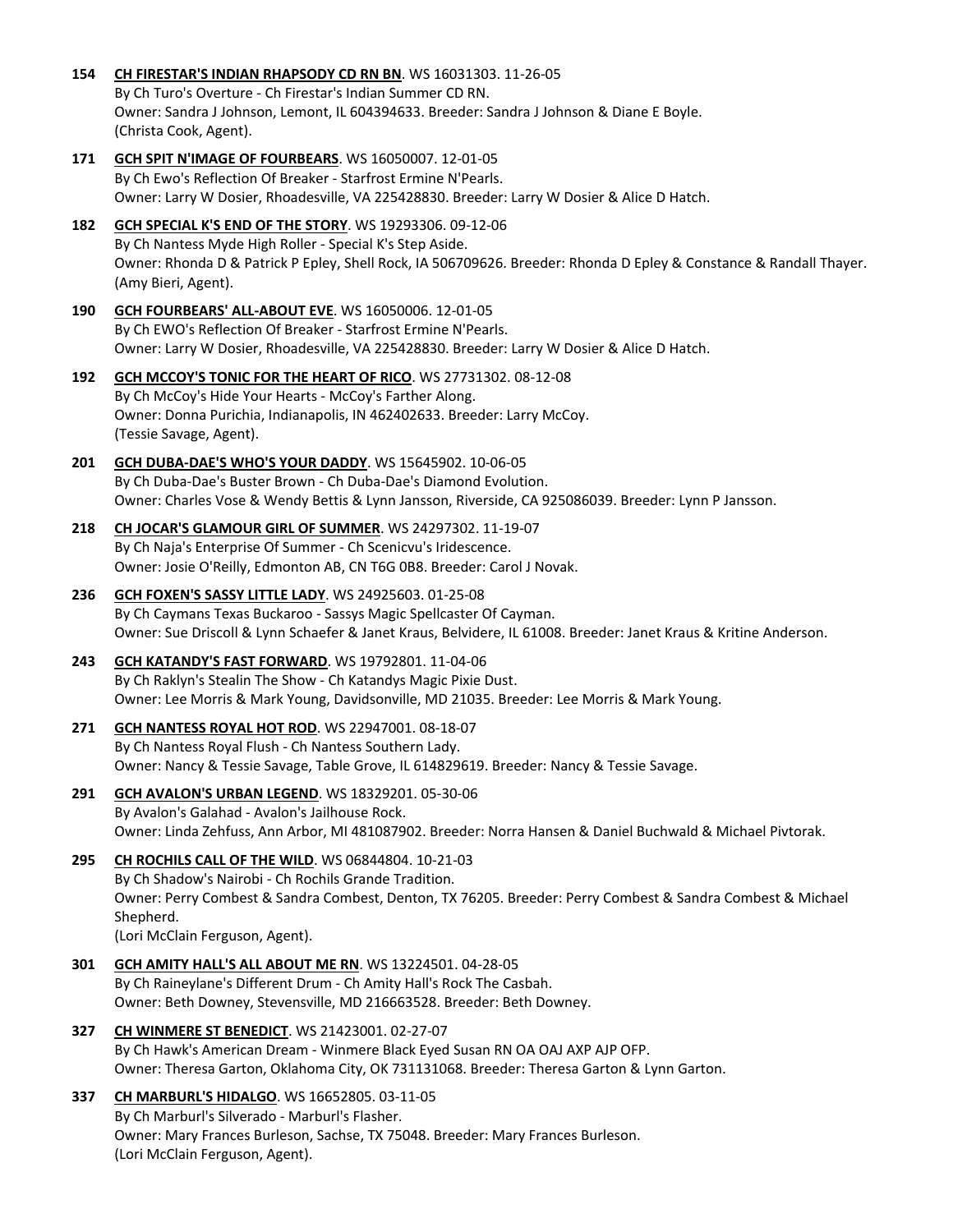**420 [CH SHADIGEE'S LADY LUCK](http://www.infodog.com/files/bdogrsl1.prg;makc=WS%2018043807;mdog=Ch_Shadigee_s_Lady_Luck;wins=all)**. WS 18043807. 06-21-06

By Ch Summer's Blackjack Of Shadigee - Shadigee's Hidden Secret. Owner: Lee & Mary Jane Nowak, Alvaton, KY 421227623. Breeder: Lisa & Kevin Gibbs & Lee & Mary Jane Nowak.

- **424 [CH EWO'S VIRGINIA KORVETTE](http://www.infodog.com/files/bdogrsl1.prg;makc=WS%2022896403;mdog=Ch_Ewo_s_Virginia_Korvette;wins=all)**. WS 22896403. 07-19-07 By Ch Korvette's Sixty Six Sting Ray - Ewo's Party Girl. Owner: Jane Wardle, Indianapolis, IN 46236. Breeder: Earl W Overstreet.
- **428 [CH WINMERE INDIAN PAINTBRUSH RE OA AXJ AXP AJP OFP](http://www.infodog.com/files/bdogrsl1.prg;makc=WS%2003645203;mdog=Ch_Winmere_Indian_Paintbrush_RE_OA_AXJ_AXP_AJP_OFP;wins=all)**. WS 03645203. 03-23-03 By Ch School's Fireworks Powerplay - Winmere Tess D'Urbervilles RN. Owner: Theresa Garton & Lynn Garton, Oklahoma City, OK 731131068. Breeder: Owners.
- **435 [CH STORYBOOK PAGE AFTER PAGE](http://www.infodog.com/files/bdogrsl1.prg;makc=WS%2017539106;mdog=Ch_Storybook_Page_After_Page;wins=all)**. WS 17539106. 04-16-06 By Ch Maxl's Golden Boy - Rochils Black Magic Woman. Owner: Linda Abel & Skip Abel, Elk River, MN 55330. Breeder: Skip Abel & Linda Abel. (Michael Shepherd, Agent).

## *BOXERS. Parade of Performance Titleholders.*

## **JUDGE: [Mr. UNASSIGNED](http://www.infodog.com/judges/9999/juddat.htm)**

- **16 [MISS SYDNEY PEARL HALL CD BN GN RAE OA AXJ NF](http://www.infodog.com/files/bdogrsl1.prg;makc=WS%2013121402;mdog=Miss_Sydney_Pearl_Hall_CD_BN_GN_RAE_OA_AXJ_NF;wins=all)**. WS 13121402. 02-26-05 By Sir Syruss The Virus - Miss Sable Baby. Owner: Debora & Randall Hall, Louisville, KY 402226645. Breeder: Jason Kidwell.
- **26 [SUNCHASE'S LIGHTNING STRIKES TWICE](http://www.infodog.com/files/bdogrsl1.prg;makc=WS--28777107;mdog=Sunchase_s_Lightning_Strikes_Twice_UD_MX_MXJ_RN_CA_NF;wins=all) UD MX MXJ RN CA NF**. WS--28777107. 12-03-08 By Ch KG Halcyon Fire King - Simply Eclipsed RN. Owner: Tracy L Hendrickson & Rhoda Brouillette, Broken Arrow, OK 740129426. Breeder: Rhoda Brouillette.
- **27 [CH BREHO NO HOLDING BACK CDX RA GN CA](http://www.infodog.com/files/bdogrsl1.prg;makc=WS%2020651501;mdog=Ch_Breho_No_Holding_Back_CDX_RA_GN_CA;wins=all)**. WS 20651501. 02-03-07 By Ch Encore's Crimson Tide - Ch Breho I Bee Jam'n At Keepsake. Owner: Robin Vaughan & Brenda Stuckey & Theresa Galle, West Fork, AR 72774. Breeder: Brenda Stuckey & CJ Middlebrooks & Theresa Galle.
- **30 [BOYARKA ALICE IN WONDERLAND RN OAJ AXP MJP OFP CA](http://www.infodog.com/files/bdogrsl1.prg;makc=ILP160838;mdog=Boyarka_Alice_In_Wonderland_RN_OAJ_AXP_MJP_OFP_CA;wins=all)**. ILP160838. 11-13-05 By Boxken Passport To Fortune - Boyarka's Kiss 'N Tell. Owner: Laurie & Chris Frodsham, Canton, NC 28716. Breeder: Cindy L Laschowski & Tamara Coli.
- **121 [CH PEPRHL'S DANCE FEVER VCD1 BN RE OAP OJP](http://www.infodog.com/files/bdogrsl1.prg;makc=WS%2030844202;mdog=Ch_Peprhl_s_Dance_Fever_VCD1_BN_RE_OAP_OJP;wins=all)**. WS 30844202. 06-26-09 By OTCH Ch Regal's Heeere's Johnny UDX RN - Ch Peprhl Will You Dance Marbo CDX RE AX AXJ OF. Owner: Sue Ann Thompson, North Liberty, IA 523179540. Breeder: Sue Ann Thompson.
- **124 [CH REGAL'S FULL OF TEN DER GRACE CD RE NA AJP NFP](http://www.infodog.com/files/bdogrsl1.prg;makc=WS%2011731205;mdog=Ch_Regal_s_Full_Of_Ten_Der_Grace_CD_RE_NA_AJP_NFP;wins=all)**. WS 11731205. 01-06-05 By Ch Regal Hitech Picasso Of Darvick CDX RN - Ch Regal's Hearts AFire. Owner: Rebecca Gilchrist & Korinne Vanderpool, North Liberty, IA 523179730. Breeder: Korinne & Evan Vanderpool.
- **135 [CH BEAU BIEN'S ECHO OF EGO](http://www.infodog.com/files/bdogrsl1.prg;makc=WS%2017382201;mdog=Ch_Beau_Bien_s_Echo_Of_Ego;wins=all)**. WS 17382201. 02-17-06 By Ch Arriba Talisman Ego - Beau Bien's Makin' Magic. Owner: Marilyn Grayson, Albuquerque, NM 87106. Breeder: Marilyn Grayson. (Michael Sheperd, Agent).
- **138 [DADDY'S GIRL KILLIAN CDX RAE MX MXJ OF](http://www.infodog.com/files/bdogrsl1.prg;makc=WS%2014408301;mdog=Daddy_s_Girl_Killian_CDX_RAE_MX_MXJ_OF;wins=all)**. WS 14408301. 08-06-05 By Rion's Xanadu - Shadoefaxs Crimson Silhouette. Owner: Erin & Tom Rezmer, Lombard, IL 60148. Breeder: Sandee Leschewski.
- **155 [CH LEMKO'S SHOOTIN' STAR AT ROCKET CD BN RA MX MXJ XF](http://www.infodog.com/files/bdogrsl1.prg;makc=WS%2025569907;mdog=Ch_Lemko_s_Shootin__Star_At_Rocket_CD_BN_RA_MX_MXJ_XF;wins=all)**. WS 25569907. 02-20-08 By Twinkle Star V. Eurozone - Ch Lemko's Rising Sun. Owner: Kerry Rodgers, Georgetown, TX 78627. Breeder: Jessica Kozel.
- **161 [BOXNEN'S JET VON WALDSTADT BN CD RA AX AXJ](http://www.infodog.com/files/bdogrsl1.prg;makc=WS%2038247401;mdog=Boxnen_s_Jet_Von_Waldstadt_BN_CD_RA_AX_AXJ;wins=all)**. WS 38247401. 07-22-11 By Boxmann Star Trek - Caelon Du Champ 'Des Legendes. Owner: Renee Fulcer, Rockford, IL 61101. Breeder: Minna Nousiainen-Becher & Ann Flegel.
- **194 [MACH ANJA VON WALDSTADT VCD2 RE MXG MJG OF](http://www.infodog.com/files/bdogrsl1.prg;makc=WS%2020480303;mdog=MACH_Anja_Von_Waldstadt_VCD2_RE_MXG_MJG_OF;wins=all)**. WS 20480303. 01-04-07 By Arames Vom Messingsberg - Josephine Von Bachbett VCD2 UD RE MX MXJ.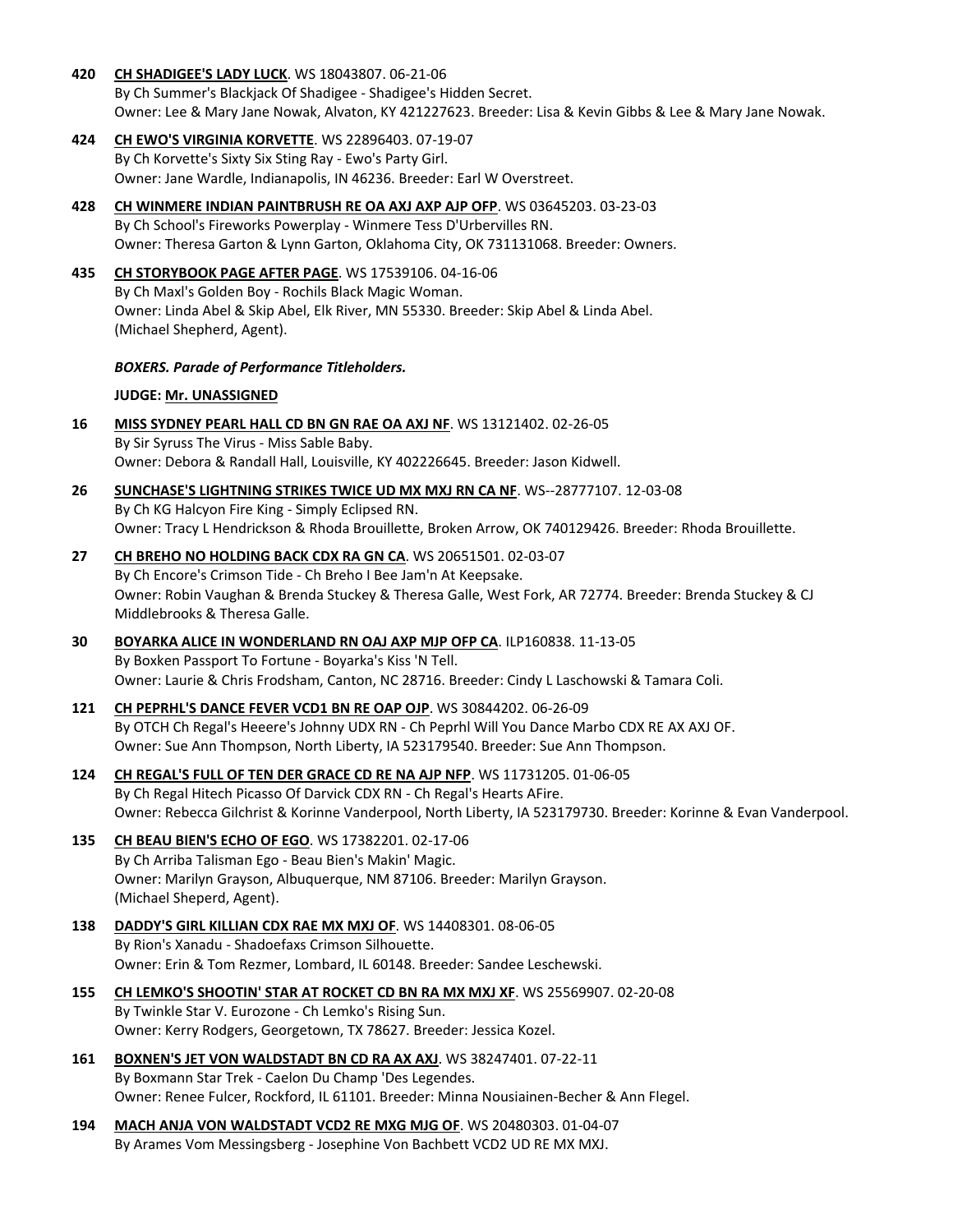Owner: Renee Fulcer, Rockford, IL 61101. Breeder: Renee Fulcer.

- **205 MACH2 LEMKO'S SUPER STAR [STRUMMER MXS MJG OF CGC](http://www.infodog.com/files/bdogrsl1.prg;makc=WS%2025569901;mdog=MACH2_Lemko_s_Super_Star_Strummer_MXS_MJG_OF_CGC;wins=all)**. WS 25569901. 02-20-08 By Ch Twinkle Star V. Eurozone - Ch Lemko's Rising Sun. Owner: Jill Viggiani, Huntington, VT 05462. Breeder: Jessica Kozal.
- **208 [SHERA'S GREAT EXPECTATIONS CGC TDX AX AXJ RN HSAS HSBS HXAS HIBS](http://www.infodog.com/files/bdogrsl1.prg;makc=WS%2013380905;mdog=Shera_s_Great_Expectations_CGC_TDX_AX_AXJ_RN_HSAs_HSBs_HXas_HIBs;wins=all)**. WS 13380905. 05-01-05 By Ch Glennroe's Rob Roy Of Telstar - Ch Shera's Fancy Dancer Of Rosa. Owner: Reegan Ray & William Polonsky & Barbara Riggs, Encinitas, CA 92024. Breeder: Barbara Riggs.
- **231 [PHEASANT HOLLOW'S JACK DANIEL](http://www.infodog.com/files/bdogrsl1.prg;makc=WS%2038474908;mdog=Pheasant_Hollow_s_Jack_Daniel;wins=all)**. WS 38474908. 06-20-11 By Ch Pheasant Hollow's Asurebet - Ch Pheasant Hollow's Hot Damn Here I Am. Owner: Nina AB Daniel & Truman W Daniel, Starksboro, VT 05487. Breeder: Kerry Jones & Robert Detoro & Allison Jones & Patricia Detoro.
- **256 [STUDIO BIG SHANTY GERTRUDE MAE CDX RE GN CGC CGCA](http://www.infodog.com/files/bdogrsl1.prg;makc=WS%2018326901;mdog=Studio_Big_Shanty_Gertrude_Mae_CDX_RE_GN_CGC_CGCA;wins=all)**. WS 18326901. 07-28-06 By Ch Raineylane's Reloaded - Telstar's Majestic Glory. Owner: Jennifer Graham, Kennesaw, GA 30152. Breeder: Mike & Trina Ahlers.
- **258 FANCY'S PHENOMENAL [FANTASY CD RAE MX AXJ CAX THD CGC](http://www.infodog.com/files/bdogrsl1.prg;makc=WS%2009291705;mdog=Fancy_s_Phenomenal_Fantasy_CD_RAE_MX_AXJ_CAX_THD_CGC;wins=all)**. WS 09291705. 07-16-04 By Double E's Duke of Earl - Sissy Marie Whiten. Owner: Angelia Chappelear, Winterville, GA 30683. Breeder: Chris & Paula Whiten.
- **260 [SUNCHASE'S CAN CAN CAN CAN UD AX AXJ RN CA NF](http://www.infodog.com/files/bdogrsl1.prg;makc=WS--28777101;mdog=Sunchase_s_Can_Can_Can_Can_UD_AX_AXJ_RN_CA_NF;wins=all)**. WS--28777101. 12-03-08 By Ch KG Halcyon Fire King - Simply Eclipsed RN. Owner: Tracy L Hendrickson & Rhoda Brouilette, Broken Arrow, OK 740129426. Breeder: Rhoda Brouillette.
- **316 [AVA JOSEPHINE VON WALDSTADT RN MX MXJ MXB MJB XF T2B](http://www.infodog.com/files/bdogrsl1.prg;makc=WS%2020480305;mdog=Ava_Josephine_Von_Waldstadt_RN_MX_MXJ_MXB_MJB_XF_T2B;wins=all)**. WS 20480305. 01-04-07 By Arames Vom Messingberg - Josephine Von Bachbett VCD2 UD RE MX MXB MXJ MJB. Owner: Elizabeth Lonergan & Steven Lonergan, Ames, IA 500142629. Breeder: Renee Williams.
- **325 [MACH3 SHERWOOD'S TRISTAN OF CAMELOT UDX VER RE MXF TQX T2B](http://www.infodog.com/files/bdogrsl1.prg;makc=WS%2020137201;mdog=MACH3_Sherwood_s_Tristan_Of_Camelot_UDX_VER_RE_MXF_TQX_T2B;wins=all)**. WS 20137201. 11-08-06 By Ch Encore's Crimson Tide - Maxlan's Sweet Gueneview Of Camelot. Owner: Colleen Fleury, Slidell, LA 70458. Breeder: Shirley Vox & Terri Galle.
- **331 [KISS'N TELL'S DOC HOLIDAY RN MX MXB MXJ MJS OJP XF NFP T2B CA](http://www.infodog.com/files/bdogrsl1.prg;makc=ILP160836;mdog=Kiss_N_Tell_s_Doc_Holiday_RN_MX_MXB_MXJ_MJS_OJP_XF_NFP_T2B_CA;wins=all)**. ILP160836. 03-20-07 By Belmanta New Millenium - Boyarka's Kiss 'N Tell. Owner: Laurie Frodsham, Canton, NC 287165503. Breeder: Cindy L Laschowski.
- **346 [SUNCHASE'S LITTLE PINK RIBBON CDX AX AXJ NF BN RA CA](http://www.infodog.com/files/bdogrsl1.prg;makc=WS%2035563707;mdog=Sunchase_s_Little_Pink_Ribbon_CDX_AX_AXJ_NF_BN_RA_CA;wins=all)**. WS 35563707. 10-14-10 By Ch Breezewood's Lord Of Wystmont - Sunchase's Little Black Dress UDX AX AXJ RA NF OM1 CA. Owner: Tracy L Hendrickson & Rhoda Brovillete, Broken Arrow, OK 740129426. Breeder: Tracy Hendrickson.
- **359 [MACH PACH YDK'S DESERT WEST WIND BN RE MXB MJS MXP3 MJP3 PAX XF T2B T2BP](http://www.infodog.com/files/bdogrsl1.prg;makc=WS%2017961701;mdog=MACH_PACH_YDK_s_Desert_West_Wind_BN_RE_MXB_MJS_MXP3_MJP3_PAX_XF_T2B_T2BP;wins=all)**. WS 17961701. 05-14-06 By Ch Bargary's Buried Treasure - Bargary's Happy Days RN NA NAJ. Owner: Jennifer Yates, North Las Vegas, NV 89031. Breeder: Jennifer & Clint Yates & Barbara Wadge.
- **374 [MACH7 CHERKEI'S TOO HOT TO HANDLE CD RE BN MXB3 MJB3 TQX T2B3 CA](http://www.infodog.com/files/bdogrsl1.prg;makc=WS%2026680101;mdog=MACH7_CherKei_s_Too_Hot_To_Handle_CD_RE_BN_MXB3_MJB3_TQX_T2B3_CA;wins=all)**. WS 26680101. 06-06-08 By Ch Reannon CherKei's Turn Up The Volume - Ch Bayview Some Like It Hot. Owner: Todd & Sherry Buchla, Marietta, GA 300641224. Breeder: Cheryl Robbins & Keith Robbins & Romi Cormier & Sheila Cormier.
- **388 [WINMERE BLACK EYED SUSAN RN OA OAJ AXP AJP XFP](http://www.infodog.com/files/bdogrsl1.prg;makc=WS%2003645202;mdog=Winmere_Black_Eyed_Susan_RN_OA_OAJ_AXP_AJP_XFP;wins=all)**. WS 03645202. 03-23-03 By Ch School's Fireworks Powerplay - Winmere Tess D'Urbervilles RN. Owner: Theresa Garton & Lynn Garton, Oklahoma City, OK 731131068. Breeder: Owners.
- **407 [WINMERE ST FRANCIS OA AXJ OF](http://www.infodog.com/files/bdogrsl1.prg;makc=WS%2021423002;mdog=Winmere_St_Francis_OA_AXJ_OF;wins=all)**. WS 21423002. 02-27-07 By Ch Hawk's American Dream - Winmere Black Eyed Susan RN OA AXJ AXP AJP XFP. Owner: Theresa Garton, Oklahoma City, OK 73113. Breeder: Owner & Lynn Garton.
- **408 [SUNCHASE N BOXRUN KIRB APPEAL UD](http://www.infodog.com/files/bdogrsl1.prg;makc=WS%2022802606;mdog=Sunchase_N_Boxrun_Kirb_Appeal_UD;wins=all)**. WS 22802606. 07-07-07 By Ch Sunchase's Zero To Hero UDX RN MX MXJ - Box Run Triskele Trice Charm. Owner: Megan L Pilarcik & Dave Pilarcik, Yucaipa, CA 92399. Breeder: Marcella Kidd & Joyce Campbell DVM.
- **412 [GCH MACH WINDWOOD'S DARING SOUL OF SHERWOOD CD RE MXF](http://www.infodog.com/files/bdogrsl1.prg;makc=WS%2026916702;mdog=GCH_MACH_Windwood_s_Daring_Soul_Of_Sherwood_CD_RE_MXF;wins=all)**. WS 26916702. 07-07-08 By Ch Breho I Bee Shinin' - Windwood's Heart N Soul.